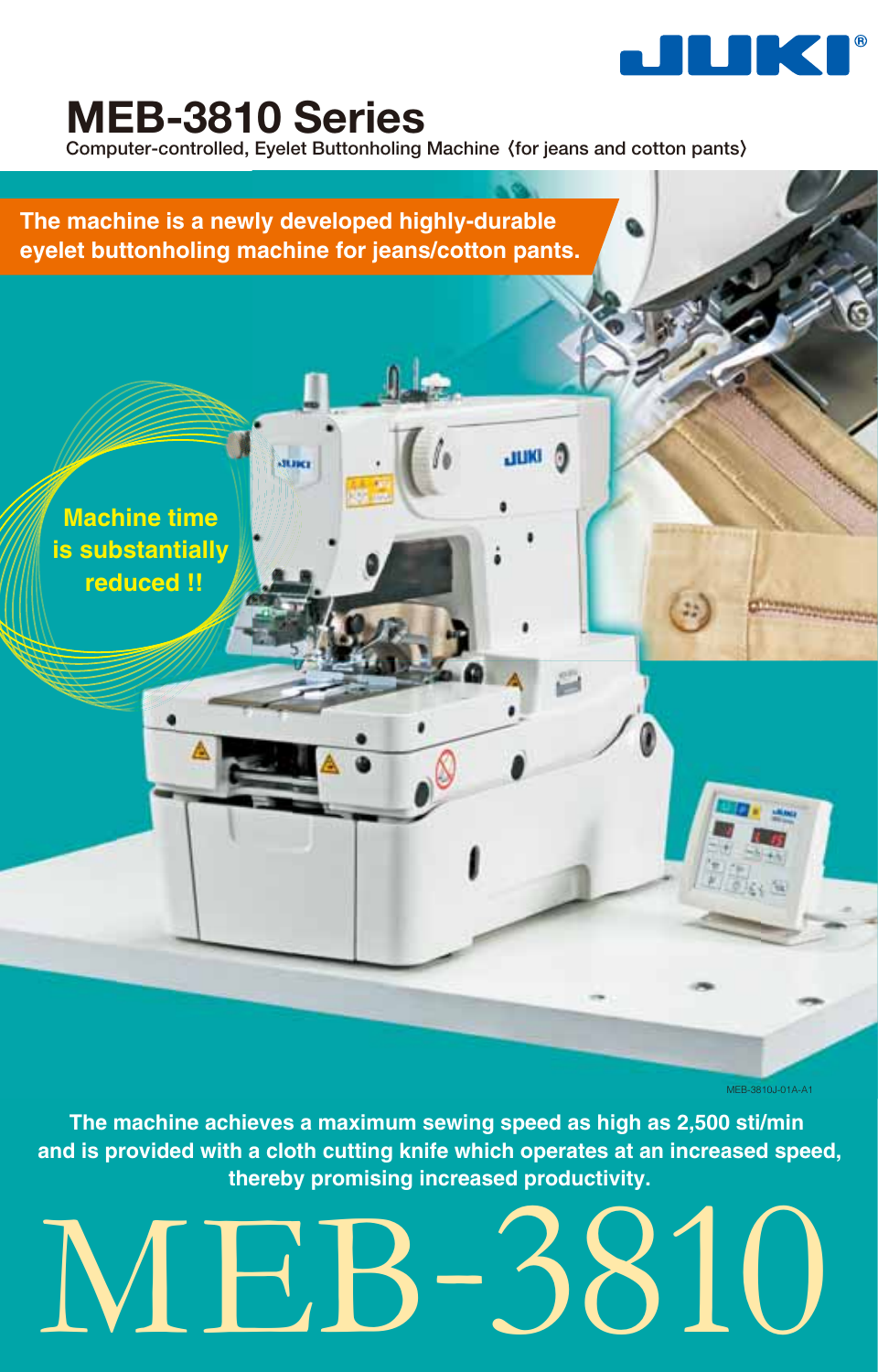The machine achieves not only a maximum sewing speed as high as 2,500 sti/min,<br>but also reduced vibration and noise. The machine is a newly developed<br>highly-durable simple-design eyelet buttonholing machine for jeans/cotto **but also reduced vibration and noise. The machine is a newly developed highly-durable simple-design eyelet buttonholing machine for jeans/cotton pants.** 

> Projection of the arm frame of the machine head has been reduced. In addition, the cloth cutting knife is located closer to the operator side as compared with the conventional model. Viewability, when placing the material on the sewing machine, is improved, thereby contributing to improved workability. In addition, the thread clamp mechanism of the needle thread clamp (optional) has been improved for better viewability.

An LED light is provided as standard on the underside of the jaw of the machine head. The area around the needle entry is thus brightened to improve workability

The surface onto which the material is placed is flattened (for the machine with an overall thread trimmer). The material can, therefore, be placed on the machine with ease to improve workability.



# **Increased productivity**

| <b>Throat plate</b>                |          |                 |                          |                 |                 |                   |                        |  |
|------------------------------------|----------|-----------------|--------------------------|-----------------|-----------------|-------------------|------------------------|--|
| Part name                          |          |                 |                          | Application     |                 |                   | Needle size            |  |
|                                    | Part No. | J <sub>00</sub> | J <sub>01</sub>          | C <sub>00</sub> | CO <sub>1</sub> | Overedging width  |                        |  |
| A00 (for narrow stitch bite)       | 40115403 |                 | $\overline{\phantom{a}}$ |                 |                 | $2.0 \sim 3.2$ mm | $Nm90^\sim Nm110$      |  |
| B00 (for wide stitch bite)         | 40115405 | O               |                          | $\circledcirc$  |                 | $2.0 - 4.0$ mm    | $Nm90\nthicksim Nm110$ |  |
| A01 (for narrow stitch bite)       | 40115404 | -               |                          |                 |                 | $2.0 \sim 3.2$ mm | $Nm90^\sim Nm110$      |  |
| B01 (for wide stitch bite)         | 40115406 |                 | $\circledcirc$           |                 | $\circledcirc$  | $2.0 - 4.0$ mm    | $Nm90 \sim Nm110$      |  |
|                                    |          |                 |                          |                 |                 |                   |                        |  |
| Work clamp (for eyelet buttonhole) |          |                 |                          |                 |                 |                   |                        |  |
|                                    |          | Application     |                          |                 | X               |                   |                        |  |
| Part name                          | Part No. | J <sub>00</sub> | J <sub>01</sub>          | C <sub>00</sub> | C <sub>01</sub> |                   |                        |  |

# **Improved workability and operability**



A retractable bottom cover is adopted. Daily maintenance (threading, adjustment of the looper thread, cleaning, etc.) can be carried out without raising the machine head.



# LIST OF THE REPLACEMENT GAUGES invalid

|                                 | Part No.         | Application |                |                 |                 |                |
|---------------------------------|------------------|-------------|----------------|-----------------|-----------------|----------------|
| Part name                       |                  |             | JOO            | J <sub>01</sub> | C <sub>00</sub> | C01            |
| Work clamp (left)               | 22mm             | 14059802    |                |                 |                 |                |
| Work clamp (right)              | 22mm             | 14059703    |                |                 |                 |                |
| Work clamp (left)               | 32mm             | 14059604    |                |                 |                 |                |
| Work clamp (right)              | 32mm             | 14059605    |                |                 |                 |                |
| Edging work clamp (left)        | 22mm             | 40039844    |                |                 |                 |                |
| Edging work clamp (right)       | 22mm             | 40039843    |                |                 |                 |                |
| Edging work clamp (left)        | 32 <sub>mm</sub> | 40035239    |                |                 |                 |                |
| Edging work clamp (right)       | 32mm             | 40035238    |                |                 |                 |                |
| Edging work clamp (left)        | 34 <sub>mm</sub> | 40115241    |                | $\circledcirc$  |                 |                |
| Edging work clamp (right)       | 34mm             | 40115240    |                | $\circledcirc$  |                 |                |
| Edging work clamp (left)        | 38mm             | 40115239    | $\circledcirc$ |                 |                 |                |
| Edging work clamp (right)       | 38mm             | 40115238    | $\circledcirc$ |                 |                 |                |
| Compensating work clamp (left)  | 34mm             | 40115325    |                |                 |                 | $\circledcirc$ |
| Compensating work clamp (right) | 34mm             | 40115324    |                |                 |                 | $\circledcirc$ |
| Compensating work clamp (left)  | 38mm             | 40115309    |                |                 | $\circledcirc$  | -              |
| Compensating work clamp (right) | 38mm             | 40115316    |                |                 | O               |                |



Photo: Provided with the needle thread clamp (optional)

| Cloth cutting knife (for eyelet buttonhole)   |                        |              |                  |                 |                |                 |                 |
|-----------------------------------------------|------------------------|--------------|------------------|-----------------|----------------|-----------------|-----------------|
| Part No.                                      |                        | Pattern (mm) | Max. cutting     |                 |                |                 |                 |
|                                               | x                      | Y            | length (mm)      | J <sub>00</sub> | J01            | C <sub>00</sub> | C <sub>01</sub> |
| 40115664                                      | 2.8                    | 4.3          | 28               | O               | $\circledcirc$ | $\circledcirc$  | $\circledcirc$  |
| 40115665                                      | 2.8                    | 4.3          | 38               |                 |                |                 |                 |
| %1<br>32063604                                | 2.9                    | 4.4          | 24               |                 |                |                 |                 |
| ※1<br>32063703                                | 2.9                    | 4.4          | 32               |                 |                |                 |                 |
| <b>※1</b><br>32063802                         | 2.1                    | 3.2          | 38               |                 |                |                 |                 |
| ※1<br>32063901                                | 2.1                    | 3.2          | 24               |                 |                |                 |                 |
| 32064008<br><b>※1</b>                         | 2.1                    | 3.2          | 32               |                 |                |                 |                 |
| ※1<br>32064107                                | 3.2                    | 5.4          | 38               |                 |                |                 |                 |
| 32064206 *1                                   | 3.2                    | 5.4          | 24               |                 |                |                 |                 |
| ※1<br>32064305                                | 3.2                    | 5.4          | 32               |                 |                |                 |                 |
| 32066904 *1                                   | 2.7                    | 5.1          | 38               |                 |                |                 |                 |
|                                               |                        |              |                  |                 |                |                 |                 |
| Cloth cutting knife (for straight buttonhole) |                        |              |                  |                 |                |                 |                 |
|                                               |                        | Pattern (mm) | Max. cutting     | Application     |                |                 |                 |
| Part No.                                      | $\lambda$<br>$\lambda$ |              | $l$ ongth $(mm)$ | $\sim$          | $\sim$         | $\sim$          | $\sim$ $\sim$   |

|  |             | . | . | .             |                 |                 |                 |                 |
|--|-------------|---|---|---------------|-----------------|-----------------|-----------------|-----------------|
|  | Part No.    |   |   | length $(mm)$ | J <sub>00</sub> | J <sub>01</sub> | C <sub>00</sub> | C <sub>01</sub> |
|  | 14041404 ** |   |   | 38            |                 |                 |                 |                 |
|  | 32065302 ** |   |   | 24            |                 |                 |                 |                 |
|  | 32065401 ** |   |   | 32            |                 |                 |                 |                 |

| Knife guard (for eyelet buttonhole) |               |                 |                          |                 |                          | Knife guard (for straight buttonhole) |               |                 |                          |                 |                          |
|-------------------------------------|---------------|-----------------|--------------------------|-----------------|--------------------------|---------------------------------------|---------------|-----------------|--------------------------|-----------------|--------------------------|
| Size                                | Part No.      |                 |                          | Application     |                          | Size                                  | Part No.      | Application     |                          |                 |                          |
| (mm)                                |               | J <sub>00</sub> | J <sub>01</sub>          | C <sub>00</sub> | CO <sub>1</sub>          | (mm)                                  |               | J <sub>00</sub> | J <sub>01</sub>          | C <sub>00</sub> | C <sub>01</sub>          |
| 38                                  | 40115670      |                 |                          |                 |                          | 38                                    | 14042501 ** 2 |                 | $\overline{\phantom{0}}$ |                 | $\overline{\phantom{0}}$ |
| 26                                  | 40115669      | $\triangle$     | $\triangle$              |                 |                          | 36                                    | 32064404 ** 2 |                 | $\overline{\phantom{0}}$ |                 | $\overline{\phantom{0}}$ |
| 22                                  | 40115668      |                 |                          | $\triangle$     | $\triangle$              | 34                                    | 32064503 **2  |                 |                          |                 |                          |
| 20                                  | 40115667      | $\circledcirc$  | $\circledcirc$           |                 |                          | 32                                    | 14042600 **2  |                 |                          |                 |                          |
| 16                                  | 40115666      |                 |                          | $\circledcirc$  | $\circledcirc$           | 30                                    | 32064602 **2  |                 |                          |                 |                          |
| 38                                  | 32067209 **2  |                 | $\overline{\phantom{0}}$ |                 | -                        | 28                                    | 32064701 ** 2 |                 |                          |                 |                          |
| 36                                  | 32067308 ** 2 |                 | $\overline{\phantom{0}}$ |                 | $\overline{\phantom{0}}$ | 26                                    | 14042808 **2  |                 |                          |                 |                          |
| 34                                  | 32067407 **2  |                 |                          |                 |                          | 24                                    | 32064800 ** 2 |                 |                          |                 |                          |
| 32                                  | 32067506 **2  |                 |                          |                 |                          | 22                                    | 14042907 ** 2 |                 |                          |                 |                          |
| 30                                  | 32067605 ** 2 |                 |                          |                 |                          | 20                                    | 32064909 **2  |                 |                          |                 |                          |
| 28                                  | 32067704 *2   |                 |                          |                 |                          | 18                                    | 32065005 **2  |                 |                          |                 |                          |
| 26                                  | 32067803 **2  |                 |                          |                 |                          | 16                                    | 14043109 ** 2 |                 |                          |                 |                          |
| 24                                  | 32067902 *2   |                 |                          |                 |                          | 14                                    | 32065104 ** 2 |                 |                          |                 |                          |
| 22                                  | 32068009 **2  |                 |                          |                 |                          | 12                                    | 32065203 *2   |                 |                          |                 |                          |
| 20                                  | 32068108 ** 2 |                 |                          |                 |                          | 10                                    | 14043301 ** 2 |                 |                          |                 |                          |
| 18                                  | 32068207 **2  |                 |                          |                 |                          |                                       |               |                 |                          |                 |                          |
| 16                                  | 32068306 **2  |                 |                          |                 |                          |                                       |               |                 |                          |                 |                          |
| 14                                  | 32068405 **2  |                 |                          |                 |                          |                                       |               |                 |                          |                 |                          |
| 12                                  | 32068504 ** 2 |                 |                          |                 |                          |                                       |               |                 |                          |                 |                          |
| 10                                  | 32068603 *2   |                 |                          |                 |                          |                                       |               |                 |                          |                 |                          |

## **Improved viewability around the needle entry JUKI's unique active tension The machine is provided as standard with an LED light**

#### **Two different thread trimmers are prepared, i.e., the overall thread trimmer and the needle thread trimmer**



**Achievement of lower vibration and lower noise**

## **Retractable bottom cover**

#### **Ease of placement of the material on the machine is increased**

For the needle thread tension control, JUKI's unique active tension mechanism is adopted to electronically control the needle thread tension during the stitching cycle. As a result, improved seam quality is achieved. In addition, the sewing capabilities have been improved to prevent stitch skipping, as well as to produce well-tensed seams.



Two different thread trimmers are prepared. One of them can be selected according to the customer's needs.

The overall thread trimmer has been newly designed putting importance on productivity. It promises thread trimming without fail and trims the thread in a short time. The operator is no longer required to carry out fine adjustments of the thread trimmer when changing the sewing length.

A sewing machine with a needle thread trimmer has been newly added to the MEB Series in response to customer needs.

# **Quality improvement**



The MEB-3810 reduces the machine time by approximately 22%\* due to its maximum sewing speed of 2,500 sti/min and its speed-up cloth cutting knife, thereby demonstrating increased productivity.

### **Machine time is substantially reduced**

Adoption of a direct-driven main shaft and a revamping of the curve sections of the thread take-up cam and looper cam contribute to remarkably reduced vibration and noise. Vibration has been reduced by 7.7dB\* and noise has been reduced by 1.5dB\* as compared with the conventional model to produce this operator-friendly machine.

Then newly adopted direct-driven main shaft by means of a compact AC servomotor not only achieves enhanced responsiveness, but also achieves both reduced noise and reduced vibration. In addition, the machine has adopted an air-driven cloth cutting knife which promises excellent responsiveness and operates faster than the conventional knife. Condition: Number of stitches: 21 for the straight section (one side),

> Condition: Measured at the maximum sewing speed (MEB-3810: 2,500 sti/min; conventional MEB-3200: 2,200 sti/min)

※2 The knife guard for the conventional MEB-3200 can be installed on the MEB-3810 by using a spacer (optional). The part number of the spacer is 40115639.